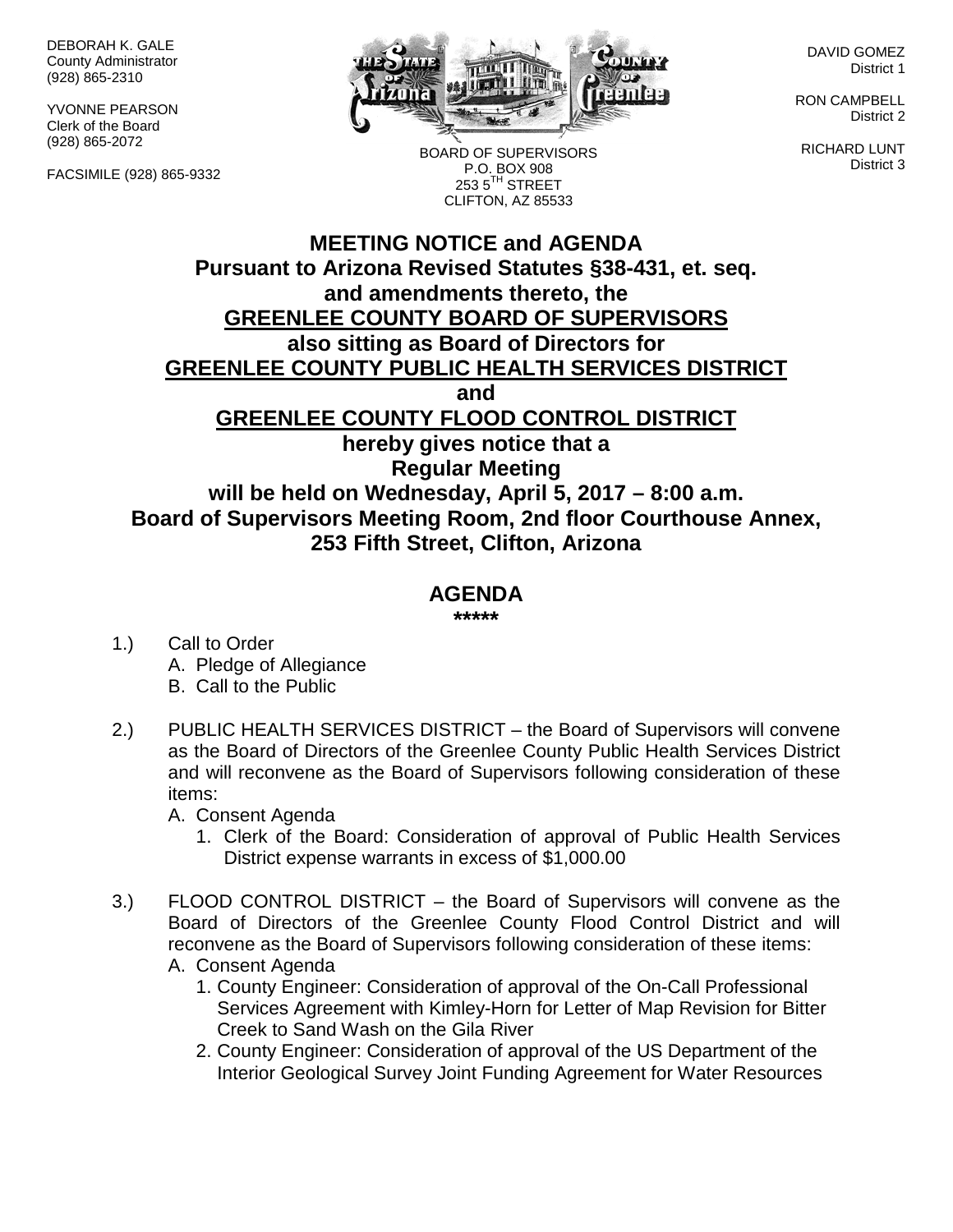Investigations for the water gauge on Blue River in an amount not to exceed \$6,180.00 to be paid with Flood Control District funds

- 4.) Akos Kovach, Economic Development Coordinator A. Economic Development Planning Update
- 5.) Consideration of approval of the distribution of Secure Rural Schools Funds
- 6.) County Fiscal Year 2016/2017 financial update
- 7.) Consideration of approval of modified Sheriff's Office work schedule
- 8.) Consideration of award of proposal for outside professional financial services for the preparation of the County's Annual Financial Statement, Schedule of Expenditures of Federal Awards, Expenditure Limitation Report, and Agreed-Upon Procedures for Landfills
- 9.) Kay Gale, County Administrator
	- A. County and State budget and legislative issues
	- B. Calendar of Events
- 10.) Consent Agenda
	- A. Clerk of the Board: Consideration of approval of minutes to previous meetings – 02/07/2017; 02/21/2017
	- B. Clerk of the Board: Consideration of approval of expense warrants in excess of \$1,000.00 – Voucher 1069; 1070
	- C. Chief Finance Officer: Consideration of approval of general fund loans in the amount of \$19,543.37 to be reimbursed upon receipt of funds – Fund 160 - \$2,999.98; Fund 186 - \$1,915.79; Fund 243 - \$14,627.60
	- D. County Sheriff: Consideration of approval of Employee Transaction Form C. Barrett, Part Time Jail Cook; A. Quintano, Full Time Dispatcher
	- E. Election Director: Consideration of appointment of Barbara Waddell Reyes, Democratic Party Precinct Committeeman, Precinct 3 – Clifton 1.
	- F. County Engineer: Consideration of approval of Greenlee County Highway User Fund (HURF) Road list
	- G. Clerk of the Board: Consideration of approval of payment to the Federal Highway Administration for scoping on the Campbell Blue Bridge for invoices dated April 30, 2015 through September 30, 3015
	- H. County Administrator: Consideration of approval of a budget adjustment for the prepayment of health insurance premiums in the amount of \$118,752.79